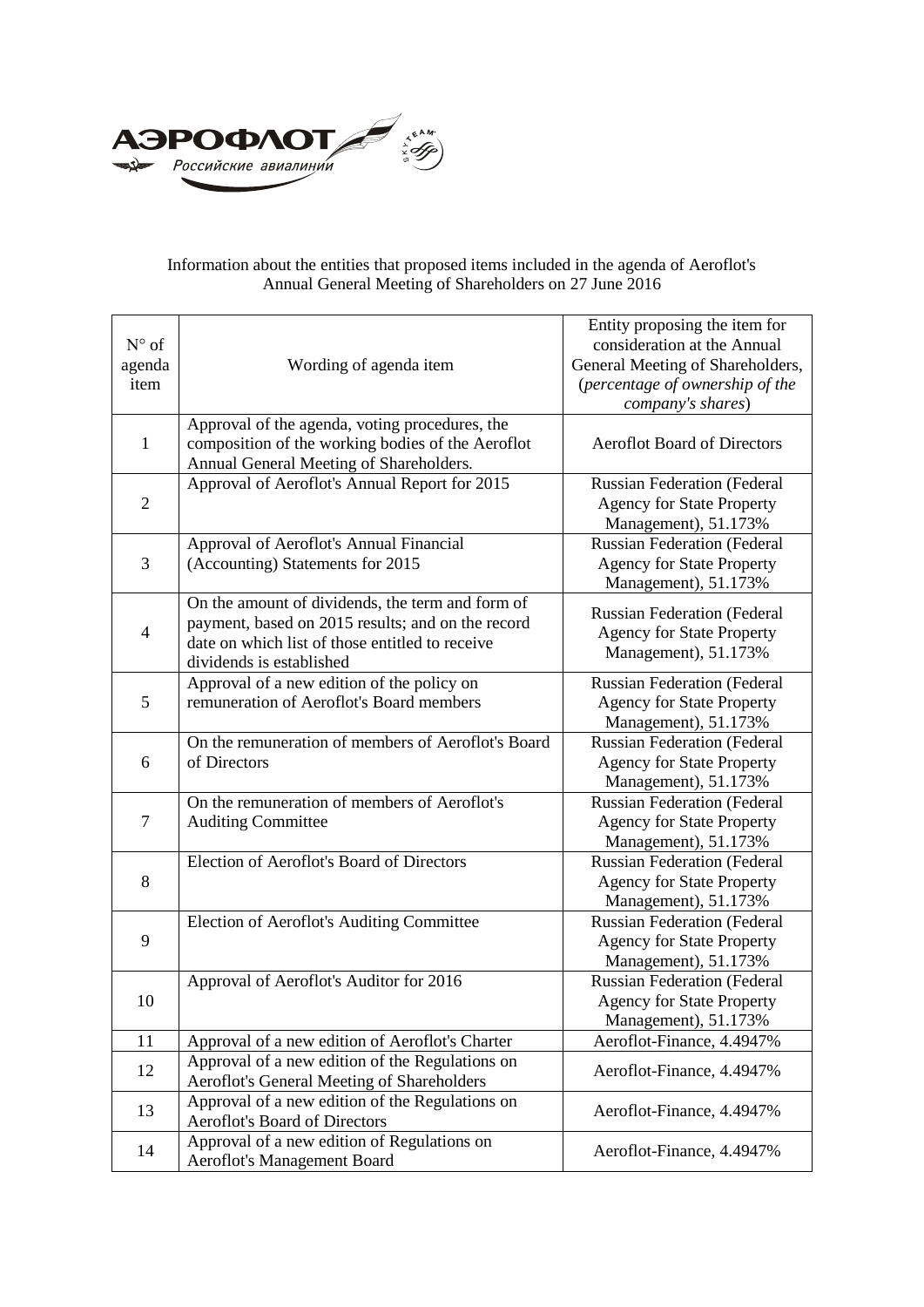| 15 | Approval of PJSC Aeroflot interested party<br>transactions, including transactions that may occur in<br>the future during Aeroflot's normal course of<br>business                                        | Aeroflot-Finance, 4.4947%     |
|----|----------------------------------------------------------------------------------------------------------------------------------------------------------------------------------------------------------|-------------------------------|
| 16 | Approval of interested party transactions within the<br>framework of financing the acquisition of ten new<br>regional jet aircraft between Sukhoi Civil Aircraft,<br>Sberbank Leasing, and OJSC Aeroflot | Aeroflot's Board of Directors |

Information on the persons whose candidacy has been put forward for election to Aeroflot's Board of Directors by the Annual General Meeting of Shareholders on 27 June 2016

| Name of the candidate to the Board of<br>Directors and current position held             | Name of the shareholder that nominated the<br>candidate (percentage of ownership of the                                                          |  |
|------------------------------------------------------------------------------------------|--------------------------------------------------------------------------------------------------------------------------------------------------|--|
|                                                                                          | company's shares)                                                                                                                                |  |
| Mikhail Alekseev - Chairman of the                                                       | Russian Federation (Federal Agency for State                                                                                                     |  |
| Management Board of UniCredit Bank                                                       | Property Management), 51.173%                                                                                                                    |  |
| Kirill Androsov - Managing partner of Altera                                             | Russian Federation (Federal Agency for State                                                                                                     |  |
| Capital Management AG                                                                    | Property Management), 51.173%                                                                                                                    |  |
| Mikhail Voevodin - CEO of VSMPO-<br><b>AVISMA</b>                                        | AviaCapital Service, 2.04%                                                                                                                       |  |
| <b>Alexey Germanovich - Advisor to the</b><br>General Director of Investment Management  | East Capital (Lux) for and on behalf of Russian<br>Fund, 1.6954 % and East Capital (Lux) for and on                                              |  |
|                                                                                          | behalf of Eastern European Fund, 0.4047 %                                                                                                        |  |
| Igor Kamensky - Managing Director of                                                     | Russian Federation (Federal Agency for State                                                                                                     |  |
| <b>Renaissance Capital Broker</b>                                                        | Property Management), 51.173%                                                                                                                    |  |
| <b>Andrey Korobov - CEO of RT - Business</b>                                             | AviaCapital Service, 2.04%                                                                                                                       |  |
| Development                                                                              |                                                                                                                                                  |  |
| Roman Pakhomov - CEO of AviaCapital<br>Service                                           | AviaCapital Service, 2.04%                                                                                                                       |  |
| <b>Dmitri Peskov</b> - Director of the Young                                             |                                                                                                                                                  |  |
| Professionals programme at the Agency for                                                | Russian Federation (Federal Agency for State                                                                                                     |  |
| <b>Strategic Initiatives to Promote New Projects</b>                                     | Property Management), 51.173%                                                                                                                    |  |
| <b>NGO</b>                                                                               |                                                                                                                                                  |  |
| Vladimir Potapov - Chairman of the Board of<br>Directors of VTB Capital Asset Management | East Capital (Lux) for and on behalf of Russian<br>Fund, 1.6954 % and East Capital (Lux) for and on<br>behalf of Eastern European Fund, 0.4047 % |  |
| Vitaly Saveliev - CEO of PJSC Aeroflot                                                   | Russian Federation (Federal Agency for State<br>Property Management), 51.173%                                                                    |  |
| Dmitry Saprykin - General Director of<br>Rossiya Airlines                                | Aeroflot-Finance, 4.4947%                                                                                                                        |  |
| Vassily Sidorov - CEO of the Agency for                                                  | Russian Federation (Federal Agency for State                                                                                                     |  |
| Recapitalisation of Infrastructure and Long-                                             | Property Management), 51.173%                                                                                                                    |  |
| <b>Term Assets</b>                                                                       |                                                                                                                                                  |  |
| Yury Slyusar - President of United Aircraft                                              | Russian Federation (Federal Agency for State                                                                                                     |  |
| Corporation                                                                              | Property Management), 51.173%                                                                                                                    |  |
| Sergei Chemezov - CEO of State                                                           | Russian Federation (Federal Agency for State                                                                                                     |  |
| <b>Corporation Rostec</b>                                                                | Property Management), 51.173%                                                                                                                    |  |